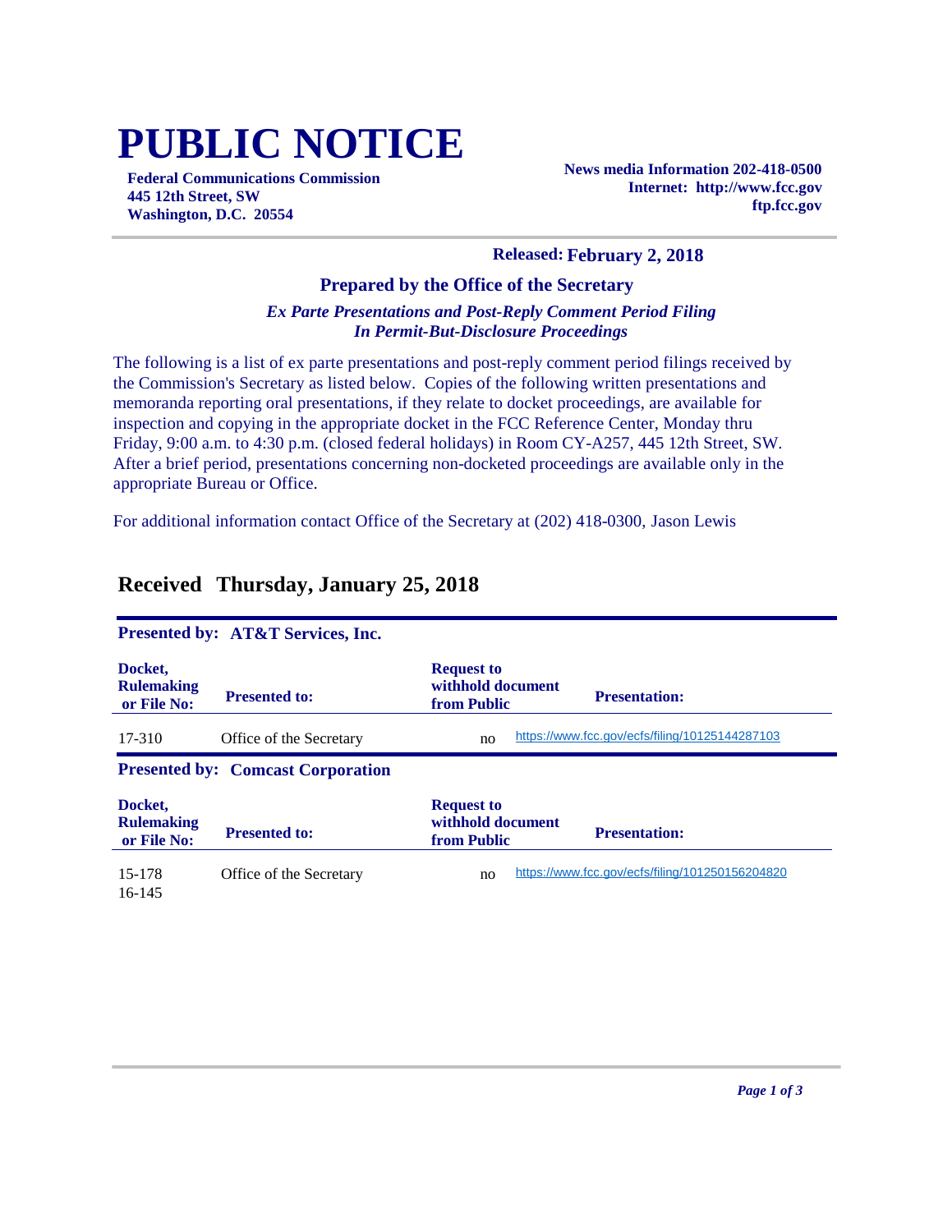| Docket,<br><b>Rulemaking</b><br>or File No: | <b>Presented to:</b>                                                                                                                                                                                                                                       | <b>Request to</b><br>withhold document<br>from Public | <b>Presentation:</b>                            |
|---------------------------------------------|------------------------------------------------------------------------------------------------------------------------------------------------------------------------------------------------------------------------------------------------------------|-------------------------------------------------------|-------------------------------------------------|
| 17-79                                       | Office of Chairman Ajit Pai<br>Office of Commissioner Brendan Carr<br>Office of Commissioner Jessica<br>Rosenworcel<br>Office of Commissioner Michael<br><b>O'Rielly</b><br>Office of Commissioner Mignon<br>Clyburn<br>Wireless Telecommunications Bureau | no                                                    | https://www.fcc.gov/ecfs/filing/101250882210964 |
|                                             | <b>Presented by: Entertainment Software Association</b>                                                                                                                                                                                                    |                                                       |                                                 |
| Docket,<br><b>Rulemaking</b><br>or File No: | <b>Presented to:</b>                                                                                                                                                                                                                                       | <b>Request to</b><br>withhold document<br>from Public | <b>Presentation:</b>                            |
| 17 100                                      | $Office of Commissionor Branden Corr1$                                                                                                                                                                                                                     |                                                       | https://www.fcc.gov/ecfs/filing/101250909407987 |

## **Presented by: Corning Incorporated**

#### **Presented by: General Electric Company**

| Docket,<br><b>Rulemaking</b><br>or File No: | <b>Presented to:</b>                                                             | <b>Request to</b><br>withhold document<br><b>from Public</b> | <b>Presentation:</b>                           |
|---------------------------------------------|----------------------------------------------------------------------------------|--------------------------------------------------------------|------------------------------------------------|
| 17-258                                      | Office of Chairman Ajit Pai<br>Office of Commissioner Michael<br><b>O'Rielly</b> | no                                                           | https://www.fcc.gov/ecfs/filing/10125889915664 |